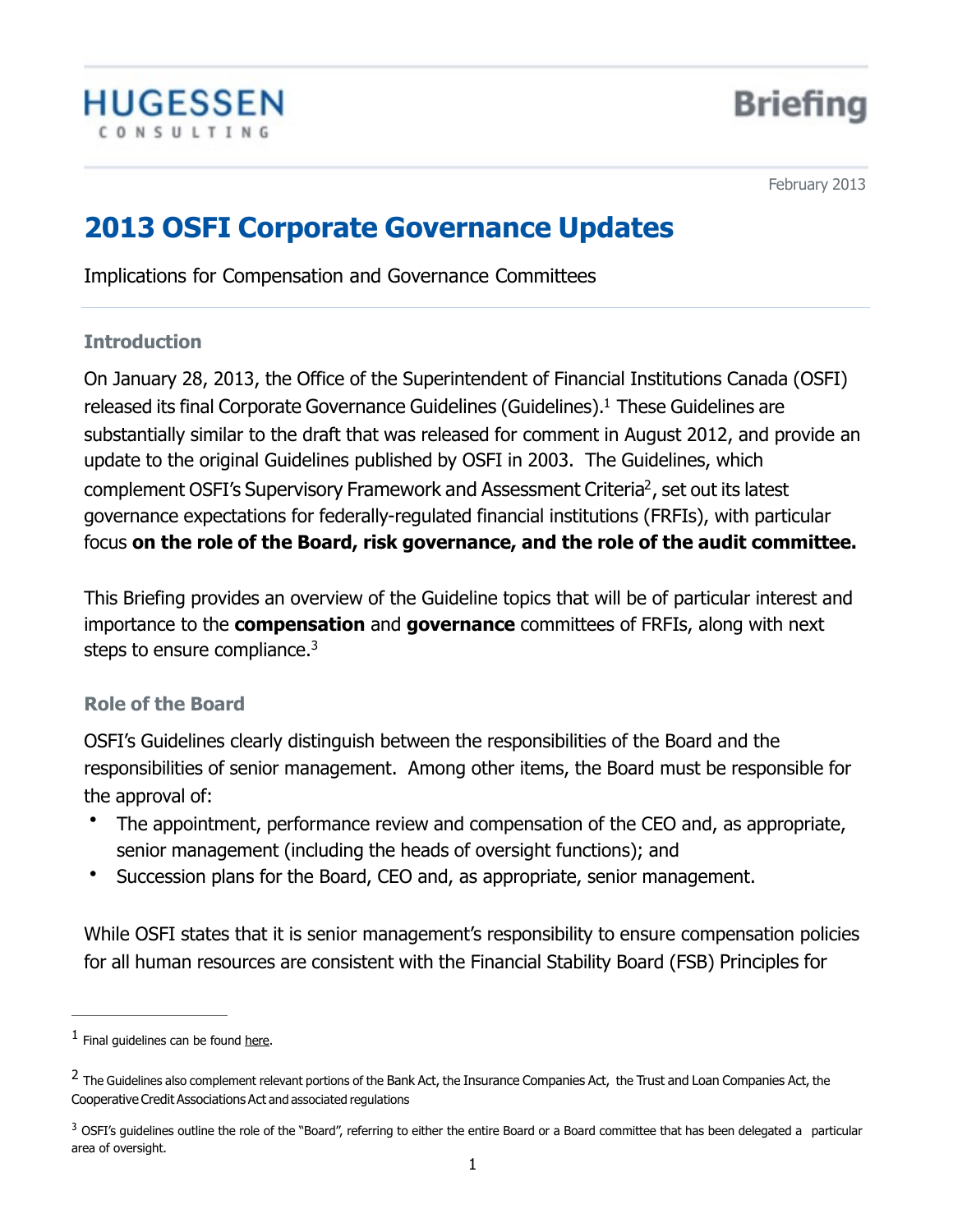<span id="page-1-1"></span>February 2013

**Briefing** 

Sound Compensation Practices and related Implementation Standards<sup>[4](#page-1-0)</sup>, it stresses the critical role of the Board in providing high-level guidance through review and discussion. These principles and implementation standards are extensive and, in our view, will require significant attention from both senior management and the Board. Key provisions of the FSB principles and implementation standards include stress-testing/back-testing of compensation plans, riskadjustments, clawbacks, deferrals of variable compensation, and the use of share retention policies.

# **Board Effectiveness**

**HUGESSEN** 

CONSULTING

OSFI's Guidelines outline a number of attributes of an effective Board and identify the following activities as important in ensuring continued effectiveness:

- Regular self-assessments of Board and committee practices with occasional assistance from independent external advisors;
- Annual review of the process for evaluating director skills and competencies in connection with Board succession planning; and
- Internal and/or external director education opportunities.

Also critical to Board effectiveness is relevant financial industry and risk management expertise. The Board's skills and competency evaluation process should ensure reasonable representation of this expertise at Board and committee levels.

## **Board Independence**

The Guidelines stress the importance of the Board's independence from senior management and, among other things, identify the separation of the Board Chair and CEO roles as critical in maintaining the Board's independence and ability to execute its mandate effectively. FRFI Boards should document and approve formal director independence policies, taking into account the specific shareholder/ownership structure of the institution.

<span id="page-1-0"></span><sup>&</sup>lt;sup>4</sup> The FSB's Principles for Sound Compensation Practices can be found [here](http://www.financialstabilityboard.org/publications/r_0904b.pdf) and the Implementation Standards can be found [here.](http://www.financialstabilityboard.org/publications/r_090925c.pdf)